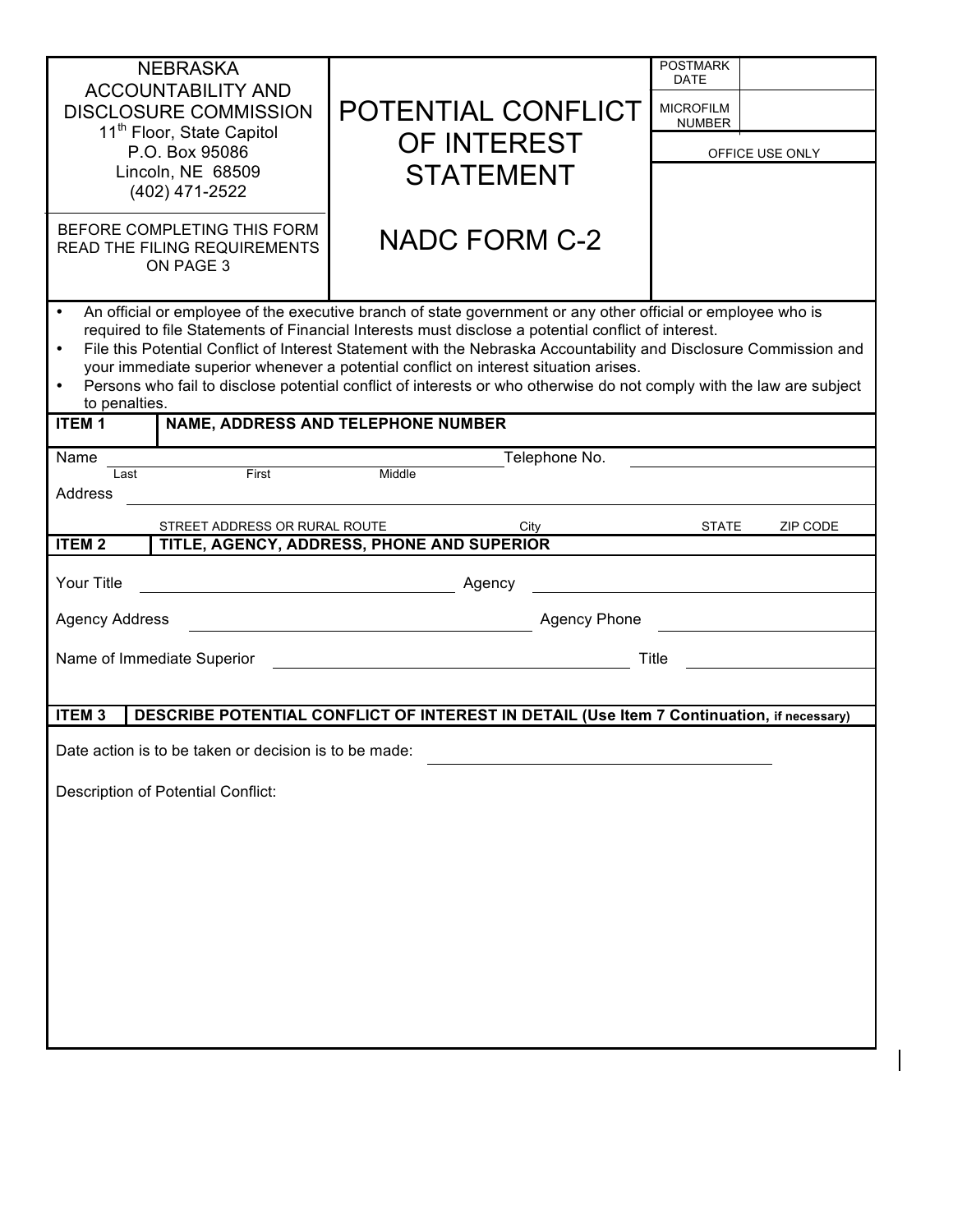| <b>ITEM 4</b><br>PERSONS WHO MAY RECEIVE FINANCIAL BENEFIT OR DETRIMENT<br>$\Box$ You<br>Member of your Immediate Family:<br><b>NAME</b><br><b>Business With Which You</b><br>Are Associated (See Definitions)<br>NAME OF BUSINESS<br><b>ITEM 5</b><br>NATURE OF FINANCIAL BENEFITS<br>FOR MEMBERS OF THE LEGISLATURE ONLY<br><b>ITEM 6</b><br>If you will not abstain from acting on a matter state why, despite the potential conflict, you intend to vote or otherwise participate.<br><b>ITEM7</b><br><b>CONTINUATION</b><br>(DATE)<br>(SIGNATURE) |  |  |  |  |  |  |
|--------------------------------------------------------------------------------------------------------------------------------------------------------------------------------------------------------------------------------------------------------------------------------------------------------------------------------------------------------------------------------------------------------------------------------------------------------------------------------------------------------------------------------------------------------|--|--|--|--|--|--|
|                                                                                                                                                                                                                                                                                                                                                                                                                                                                                                                                                        |  |  |  |  |  |  |
|                                                                                                                                                                                                                                                                                                                                                                                                                                                                                                                                                        |  |  |  |  |  |  |
|                                                                                                                                                                                                                                                                                                                                                                                                                                                                                                                                                        |  |  |  |  |  |  |
|                                                                                                                                                                                                                                                                                                                                                                                                                                                                                                                                                        |  |  |  |  |  |  |
|                                                                                                                                                                                                                                                                                                                                                                                                                                                                                                                                                        |  |  |  |  |  |  |
|                                                                                                                                                                                                                                                                                                                                                                                                                                                                                                                                                        |  |  |  |  |  |  |
|                                                                                                                                                                                                                                                                                                                                                                                                                                                                                                                                                        |  |  |  |  |  |  |
|                                                                                                                                                                                                                                                                                                                                                                                                                                                                                                                                                        |  |  |  |  |  |  |
|                                                                                                                                                                                                                                                                                                                                                                                                                                                                                                                                                        |  |  |  |  |  |  |
|                                                                                                                                                                                                                                                                                                                                                                                                                                                                                                                                                        |  |  |  |  |  |  |
|                                                                                                                                                                                                                                                                                                                                                                                                                                                                                                                                                        |  |  |  |  |  |  |
|                                                                                                                                                                                                                                                                                                                                                                                                                                                                                                                                                        |  |  |  |  |  |  |
|                                                                                                                                                                                                                                                                                                                                                                                                                                                                                                                                                        |  |  |  |  |  |  |
|                                                                                                                                                                                                                                                                                                                                                                                                                                                                                                                                                        |  |  |  |  |  |  |
|                                                                                                                                                                                                                                                                                                                                                                                                                                                                                                                                                        |  |  |  |  |  |  |
|                                                                                                                                                                                                                                                                                                                                                                                                                                                                                                                                                        |  |  |  |  |  |  |
|                                                                                                                                                                                                                                                                                                                                                                                                                                                                                                                                                        |  |  |  |  |  |  |
|                                                                                                                                                                                                                                                                                                                                                                                                                                                                                                                                                        |  |  |  |  |  |  |
|                                                                                                                                                                                                                                                                                                                                                                                                                                                                                                                                                        |  |  |  |  |  |  |
|                                                                                                                                                                                                                                                                                                                                                                                                                                                                                                                                                        |  |  |  |  |  |  |
|                                                                                                                                                                                                                                                                                                                                                                                                                                                                                                                                                        |  |  |  |  |  |  |
|                                                                                                                                                                                                                                                                                                                                                                                                                                                                                                                                                        |  |  |  |  |  |  |
|                                                                                                                                                                                                                                                                                                                                                                                                                                                                                                                                                        |  |  |  |  |  |  |
|                                                                                                                                                                                                                                                                                                                                                                                                                                                                                                                                                        |  |  |  |  |  |  |
|                                                                                                                                                                                                                                                                                                                                                                                                                                                                                                                                                        |  |  |  |  |  |  |
|                                                                                                                                                                                                                                                                                                                                                                                                                                                                                                                                                        |  |  |  |  |  |  |
|                                                                                                                                                                                                                                                                                                                                                                                                                                                                                                                                                        |  |  |  |  |  |  |
|                                                                                                                                                                                                                                                                                                                                                                                                                                                                                                                                                        |  |  |  |  |  |  |
|                                                                                                                                                                                                                                                                                                                                                                                                                                                                                                                                                        |  |  |  |  |  |  |
|                                                                                                                                                                                                                                                                                                                                                                                                                                                                                                                                                        |  |  |  |  |  |  |
|                                                                                                                                                                                                                                                                                                                                                                                                                                                                                                                                                        |  |  |  |  |  |  |
|                                                                                                                                                                                                                                                                                                                                                                                                                                                                                                                                                        |  |  |  |  |  |  |
|                                                                                                                                                                                                                                                                                                                                                                                                                                                                                                                                                        |  |  |  |  |  |  |
|                                                                                                                                                                                                                                                                                                                                                                                                                                                                                                                                                        |  |  |  |  |  |  |
|                                                                                                                                                                                                                                                                                                                                                                                                                                                                                                                                                        |  |  |  |  |  |  |
|                                                                                                                                                                                                                                                                                                                                                                                                                                                                                                                                                        |  |  |  |  |  |  |
|                                                                                                                                                                                                                                                                                                                                                                                                                                                                                                                                                        |  |  |  |  |  |  |
|                                                                                                                                                                                                                                                                                                                                                                                                                                                                                                                                                        |  |  |  |  |  |  |
|                                                                                                                                                                                                                                                                                                                                                                                                                                                                                                                                                        |  |  |  |  |  |  |